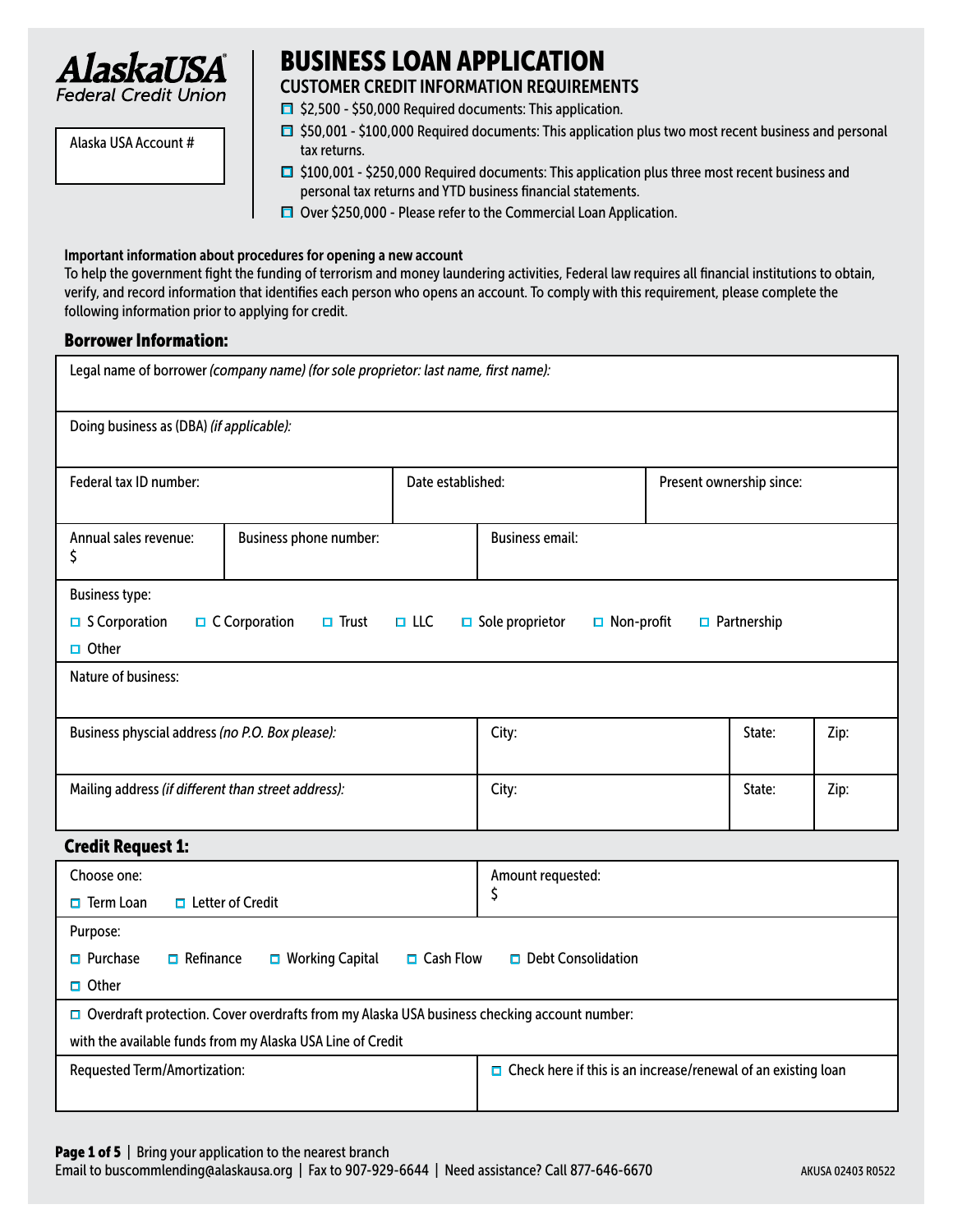| <b>Credit Request 2 (Optional):</b>                                                                               |                            |                        |                         |                   |                              |                       |                                                                      |
|-------------------------------------------------------------------------------------------------------------------|----------------------------|------------------------|-------------------------|-------------------|------------------------------|-----------------------|----------------------------------------------------------------------|
| Choose one:                                                                                                       |                            |                        |                         | Amount requested: |                              |                       |                                                                      |
| \$<br>$\Box$ Letter of Credit<br>$\Box$ Term Loan                                                                 |                            |                        |                         |                   |                              |                       |                                                                      |
| Purpose:                                                                                                          |                            |                        |                         |                   |                              |                       |                                                                      |
| $\Box$ Purchase<br>$\Box$ Refinance                                                                               |                            | $\Box$ Working Capital | $\Box$ Cash Flow        |                   | $\Box$ Debt Consolidation    |                       |                                                                      |
| $\Box$ Other                                                                                                      |                            |                        |                         |                   |                              |                       |                                                                      |
| Overdraft protection. Cover overdrafts from my Alaska USA business checking account number:                       |                            |                        |                         |                   |                              |                       |                                                                      |
| with the available funds from my Alaska USA Line of Credit                                                        |                            |                        |                         |                   |                              |                       |                                                                      |
| Requested Term/Amortization:                                                                                      |                            |                        |                         |                   |                              |                       | $\Box$ Check here if this is an increase/renewal of an existing loan |
|                                                                                                                   |                            |                        |                         | Account number:   |                              |                       |                                                                      |
| <b>Collateral Offered:</b>                                                                                        |                            |                        |                         |                   |                              |                       |                                                                      |
| $\Box$ All Assets                                                                                                 | $\Box$ Accounts Receivable | $\Box$ Equipment       | $\Box$ Inventory        |                   | $\Box$ Marketable Securities |                       | $\Box$ Savings<br>$\Box$ Unsecured                                   |
| $\Box$ Other                                                                                                      |                            |                        |                         |                   |                              |                       |                                                                      |
| Vehicle/Equipment                                                                                                 | Year:                      | Make:                  |                         | Model:            |                              | VIN or Serial number: |                                                                      |
|                                                                                                                   |                            |                        |                         |                   |                              |                       |                                                                      |
| <b>Real Estate:</b>                                                                                               |                            |                        |                         |                   |                              |                       |                                                                      |
| $\Box$ Commercial                                                                                                 | $\Box$ Residential         |                        |                         |                   |                              |                       |                                                                      |
| Current valuation:<br><b>Environmental concerns?</b><br>Physical address:                                         |                            |                        |                         |                   |                              |                       |                                                                      |
| If yes, attach explanation<br>$\Box$ Yes<br>$\Box$ No                                                             |                            |                        |                         |                   |                              |                       |                                                                      |
| <b>Business Financial Information:</b>                                                                            |                            |                        |                         |                   |                              |                       |                                                                      |
| Business deposit or investment accounts (List only non-Alaska USA accounts). Attach separate sheet, if necessary. |                            |                        |                         |                   |                              |                       |                                                                      |
| <b>Financial institution:</b>                                                                                     |                            |                        |                         |                   |                              |                       | Average combined balance:                                            |
|                                                                                                                   |                            |                        |                         |                   |                              | \$                    |                                                                      |
| <b>Financial institution:</b>                                                                                     |                            |                        |                         |                   |                              |                       | Average combined balance:                                            |
|                                                                                                                   |                            |                        |                         |                   |                              | \$                    |                                                                      |
| Present business loans (List only non-Alaska USA accounts). Attach separate sheet, if necessary.                  |                            |                        |                         |                   |                              |                       |                                                                      |
| Financial institution:                                                                                            |                            |                        |                         |                   |                              |                       | <b>Balance:</b>                                                      |
|                                                                                                                   |                            |                        | \$                      |                   |                              |                       |                                                                      |
| <b>Monthly Payment:</b>                                                                                           | Interest rate:             |                        | Open date:<br>Maturity: |                   | Collateral:                  |                       |                                                                      |
| \$                                                                                                                |                            |                        |                         |                   |                              |                       |                                                                      |
| Financial institution:                                                                                            |                            |                        |                         |                   | Balance:                     |                       |                                                                      |
|                                                                                                                   |                            |                        |                         | \$                |                              |                       |                                                                      |
| <b>Monthly Payment:</b>                                                                                           | Interest rate:             |                        | Open date:              |                   | Maturity:                    |                       | Collateral:                                                          |
| \$                                                                                                                |                            |                        |                         |                   |                              |                       |                                                                      |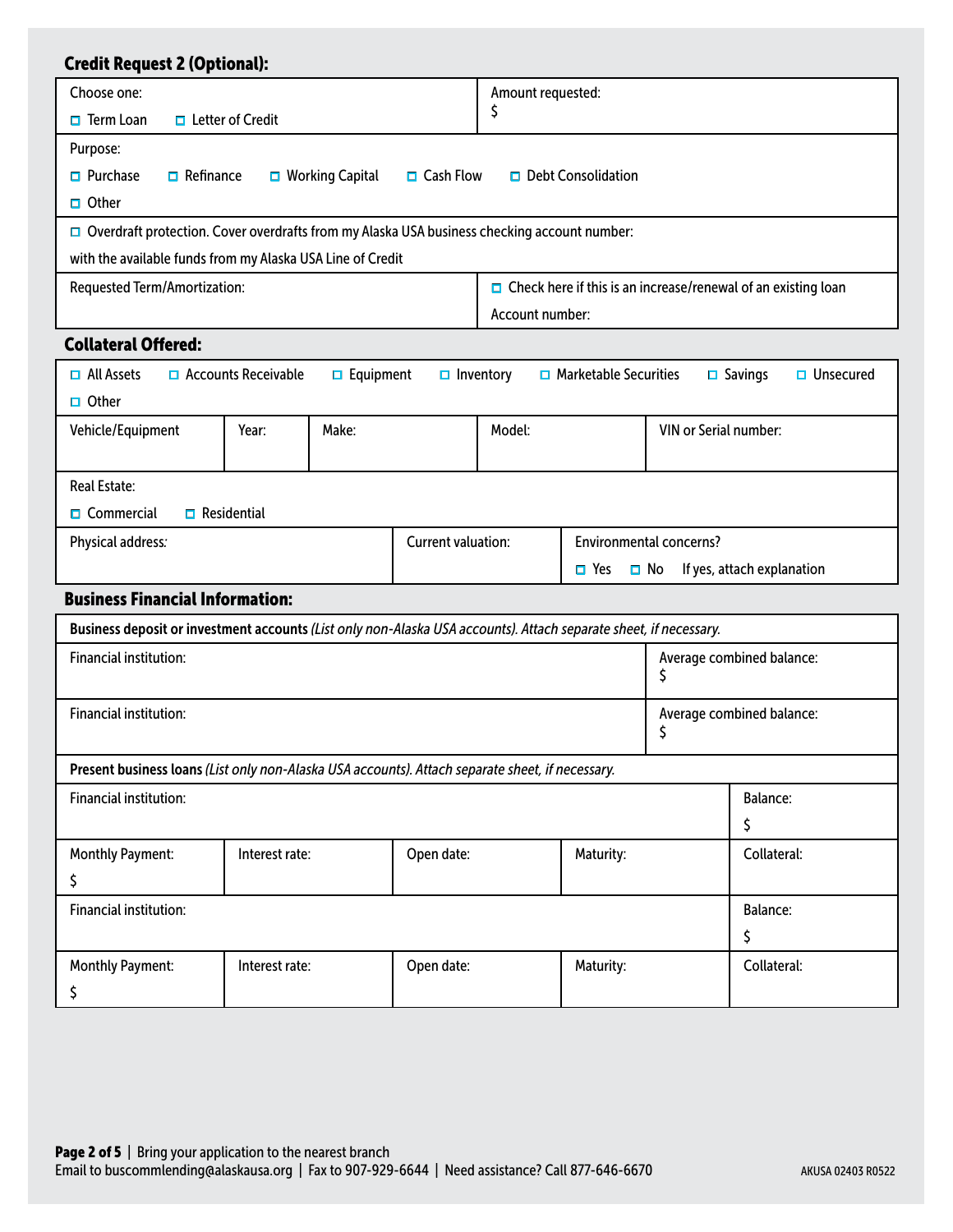| If yes to any of the questions, please explain on an attached sheet:                          |                         |
|-----------------------------------------------------------------------------------------------|-------------------------|
| Has the business incurred a loss in the last 3 years                                          | $\Box$ No<br>Yes        |
| Has the borrower or any principal declared bankruptcy in the last 10 years?                   | $\Box$ No<br>Yes        |
| Is the borrower liable on any debts not shown above?                                          | $\Box$ No<br>$\Box$ Yes |
| Is the borrower or any principal contingently liable as guarantor, comaker, or endorser?      | $\Box$ No<br>$\Box$ Yes |
| Is the borrower or any principals currently involved in any litigation or other legal claims? | $\Box$ No<br>$\Box$ Yes |
| Are any taxes currently past due by the borrower or any principal?                            | $\Box$ No<br>$\Box$ Yes |
| Does the borrower have any outstanding tax liens?                                             | $\Box$ No<br>$\Box$ Yes |
| If yes, please list amount due: $\zeta$                                                       |                         |

# Owner/principal information: *(if more than two owners, please attach additional sheet)*

| 1. Owner/principal                                                                                                |                  |        |                      |            |                 |        |                               |         |
|-------------------------------------------------------------------------------------------------------------------|------------------|--------|----------------------|------------|-----------------|--------|-------------------------------|---------|
| First name:                                                                                                       |                  |        | MI:                  | Last name: |                 |        |                               | Suffix: |
|                                                                                                                   |                  |        |                      |            |                 |        |                               |         |
| <b>Social Security Number:</b>                                                                                    | Title            |        |                      |            | % of Ownership: |        | Years as owner:               |         |
|                                                                                                                   |                  |        |                      |            |                 |        |                               |         |
| Residence street address:                                                                                         |                  |        | City:                |            |                 | State: | Zip:                          |         |
|                                                                                                                   |                  |        |                      |            |                 |        |                               |         |
| Primary Phone Number:                                                                                             |                  | Email: |                      |            |                 |        | Total personal annual income* |         |
|                                                                                                                   |                  |        |                      |            |                 | \$     |                               |         |
| U.S. Citizen?                                                                                                     |                  |        |                      |            |                 |        | Date of birth:                |         |
| $\Box$ No<br>If no, explain:<br>$\Box$ Yes                                                                        |                  |        |                      |            |                 |        |                               |         |
| Personal residence:                                                                                               | Number of years: |        | Monthly payment:     |            | Market value:   |        | Mortgage balance:             |         |
| $\Box$ Rent<br>$\Box$ Own                                                                                         |                  |        | \$                   |            | \$<br>\$        |        |                               |         |
| Assets:                                                                                                           |                  |        |                      | Value:     |                 |        |                               |         |
| Cash on hand and in bank:                                                                                         |                  |        | \$                   |            |                 |        |                               |         |
| Investments: stocks, bonds, etc.:                                                                                 |                  |        | \$                   |            |                 |        |                               |         |
| Real estate:                                                                                                      |                  |        |                      | \$         |                 |        |                               |         |
| Retirement accounts:                                                                                              |                  |        | \$                   |            |                 |        |                               |         |
| Automobiles/Recreational vehicles:                                                                                |                  |        |                      |            |                 |        |                               |         |
| Make:<br>Year:                                                                                                    |                  |        | Value:               |            |                 |        |                               |         |
|                                                                                                                   |                  |        |                      | \$         |                 |        |                               |         |
| Make:<br>Year:                                                                                                    |                  |        | Value:               |            |                 |        |                               |         |
|                                                                                                                   |                  |        |                      | \$         |                 |        |                               |         |
| Other:                                                                                                            |                  | Value: |                      |            |                 |        |                               |         |
|                                                                                                                   |                  |        |                      | \$         |                 |        |                               |         |
| *Income received from child support, alimony, or maintenance is                                                   |                  |        | <b>Total assets:</b> |            |                 |        |                               |         |
| optional information furnished only if you desire this income to be<br>considered in evaluating your application. |                  |        | \$                   |            |                 |        |                               |         |
|                                                                                                                   |                  |        |                      |            |                 |        |                               |         |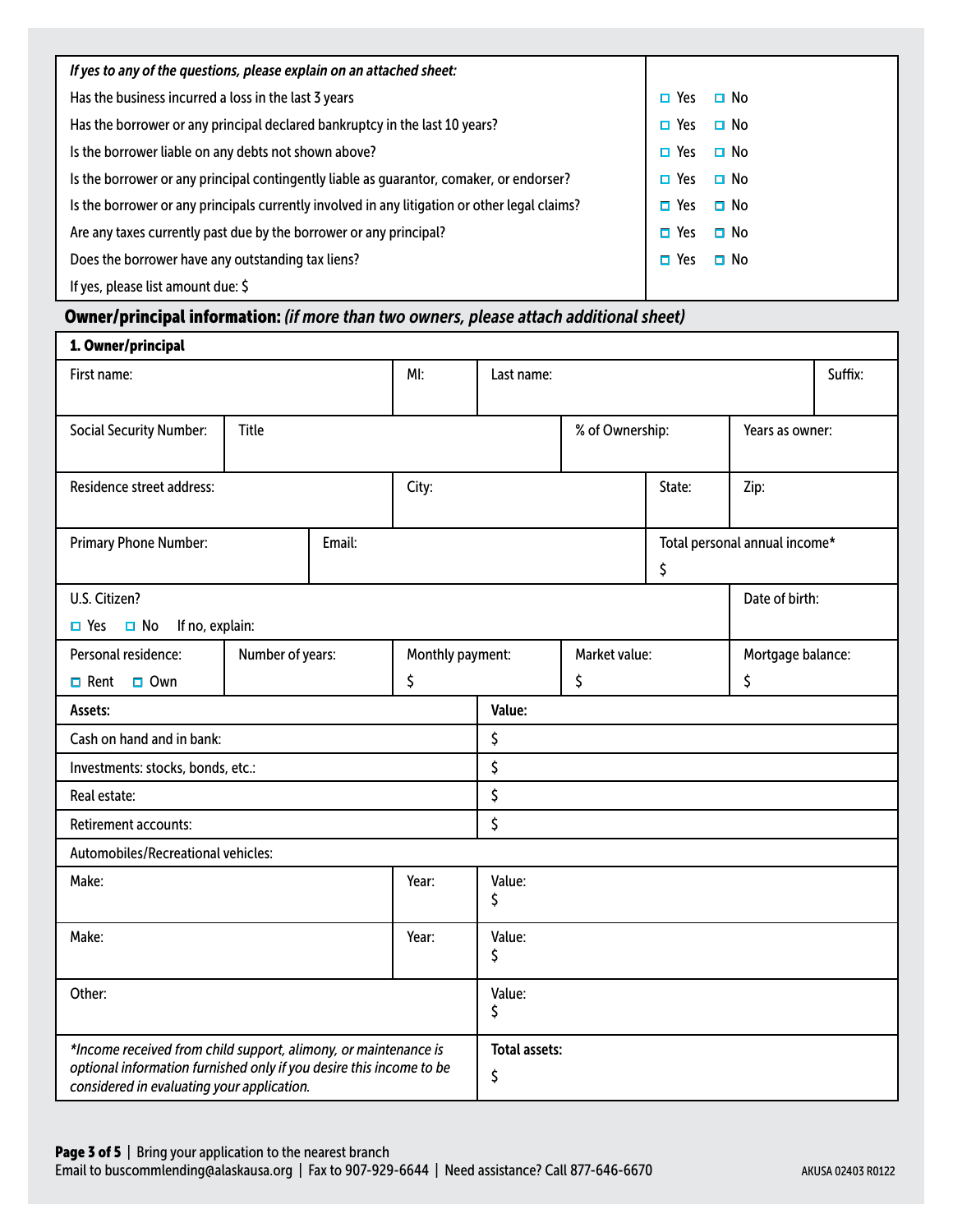| Liabilities:                        | Monthly payment:                 | <b>Balance owed:</b> |
|-------------------------------------|----------------------------------|----------------------|
| Notes payable to banks and others:  |                                  |                      |
| Installment loans:                  |                                  |                      |
| Real estate mortgages:              |                                  |                      |
| Credit cards (outstanding balance): |                                  |                      |
| Contingent liabilities:             |                                  |                      |
| Other liabilities:                  |                                  |                      |
|                                     | <b>Total Liabilities:</b>        |                      |
|                                     |                                  |                      |
|                                     | Total liabilities and net worth: |                      |

## Owner/principal information: *(if more than two owners, please attach additional sheet)*

| 2. Owner/principal                         |                  |        |                  |            |                 |        |                               |         |
|--------------------------------------------|------------------|--------|------------------|------------|-----------------|--------|-------------------------------|---------|
| First name:                                |                  |        | MI:              | Last name: |                 |        |                               | Suffix: |
|                                            |                  |        |                  |            |                 |        |                               |         |
| <b>Social Security Number:</b>             | <b>Title</b>     |        |                  |            | % of Ownership: |        | Years as owner:               |         |
|                                            |                  |        |                  |            |                 |        |                               |         |
| Residence street address:                  |                  |        | City:            |            |                 | State: | Zip:                          |         |
|                                            |                  |        |                  |            |                 |        |                               |         |
| Primary Phone Number:                      |                  | Email: |                  |            |                 |        | Total personal annual income* |         |
|                                            |                  |        |                  |            |                 | \$     |                               |         |
| U.S. Citizen?                              |                  |        |                  |            |                 |        | Date of birth:                |         |
| If no, explain:<br>$\Box$ No<br>$\Box$ Yes |                  |        |                  |            |                 |        |                               |         |
| Personal residence:                        | Number of years: |        | Monthly payment: |            | Market value:   |        | Mortgage balance:             |         |
| $\Box$ Rent<br>$\Box$ Own                  |                  | \$     |                  |            | \$              |        | \$                            |         |
| Assets:                                    |                  |        |                  | Value:     |                 |        |                               |         |
| Cash on hand and in bank:                  |                  |        |                  | \$         |                 |        |                               |         |
| Investments: stocks, bonds, etc.:          |                  |        |                  | \$         |                 |        |                               |         |
| Real estate:                               |                  |        |                  | \$         |                 |        |                               |         |
| Retirement accounts:                       |                  |        |                  | \$         |                 |        |                               |         |
| Automobiles/Recreational vehicles:         |                  |        |                  |            |                 |        |                               |         |
| Make:                                      |                  | Year:  | Value:           |            |                 |        |                               |         |
|                                            |                  |        |                  | \$         |                 |        |                               |         |
| Make:                                      |                  |        | Year:            | Value:     |                 |        |                               |         |
|                                            |                  |        |                  | \$         |                 |        |                               |         |
| Other:                                     |                  |        |                  | Value:     |                 |        |                               |         |
|                                            |                  |        |                  | \$         |                 |        |                               |         |